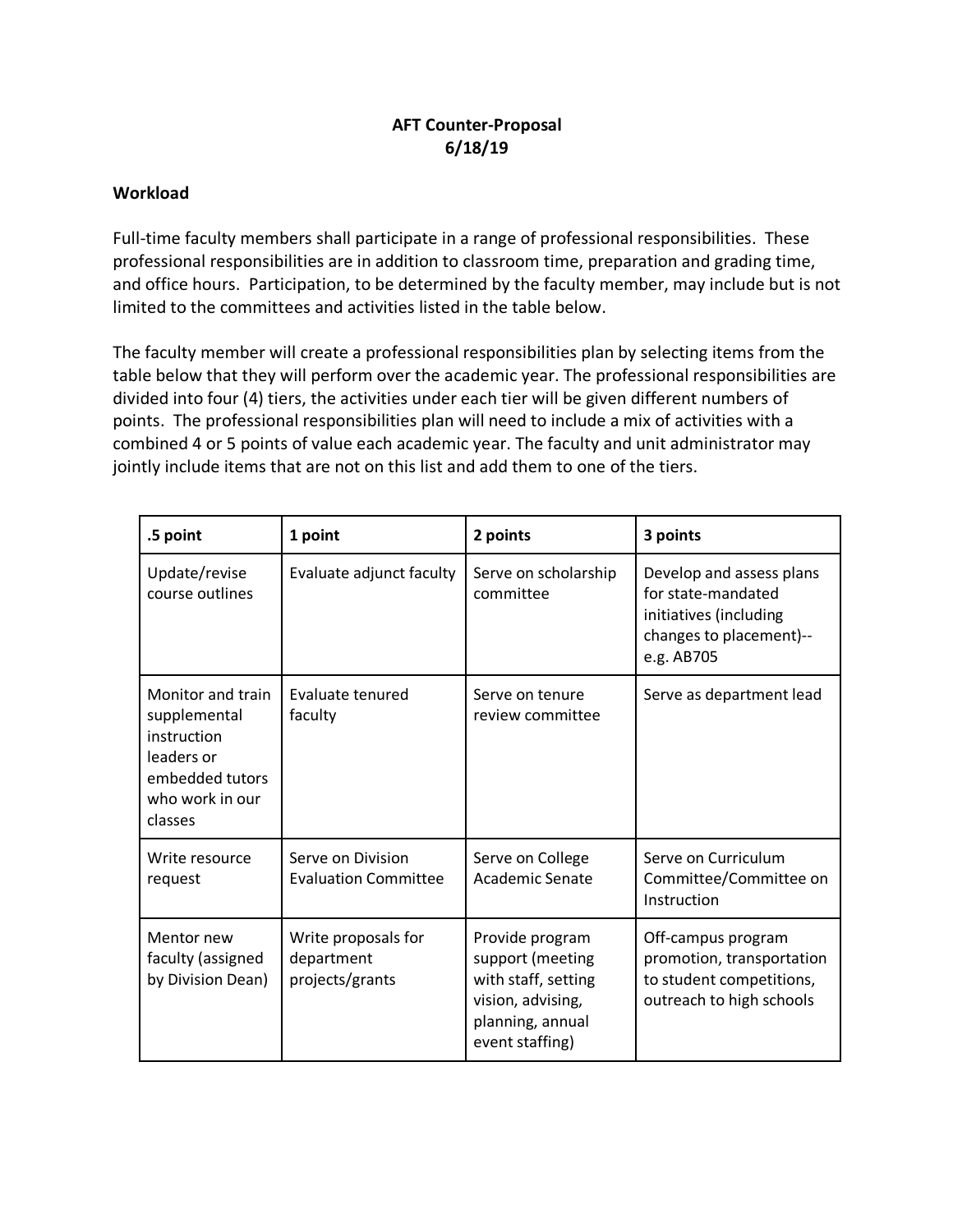| Assess or request<br>reassigned time                                                                | Write new course<br>outline/develop new<br>course                                     | Write program review                                                                           | Coordinate program                                                                    |
|-----------------------------------------------------------------------------------------------------|---------------------------------------------------------------------------------------|------------------------------------------------------------------------------------------------|---------------------------------------------------------------------------------------|
| Participate in<br>preparing<br>accreditation<br>report<br>(committee<br>member)                     | Advise student club<br>and/or activity                                                | Degree/certificate<br>creation and<br>submission                                               | <b>Accreditation Committee</b><br>Chair                                               |
| Liaise with the<br>marketing<br>department to<br>keep program<br>and department<br>websites current | Serve on flex planning<br>committee                                                   | Serve as AFT or<br>Senate representative<br>on college Evaluation<br><b>Guidance Committee</b> |                                                                                       |
| Serve on<br>Accreditation<br>oversight<br>committee                                                 | Serve on Professional<br>Development<br>Committee (AFT article<br>13 money)           | Serve on FT faculty or<br>administration hiring<br>committee <50<br>applicants                 | Serve on FT faculty or<br>administration hiring<br>committee $50 - 100$<br>applicants |
| Serve on advisory<br>committee<br>related to campus<br>work                                         | Serve as District<br><b>Academic Senate</b><br>representative                         | Serve on the AFT<br><b>Executive Committee</b>                                                 |                                                                                       |
| <b>Attend Division</b><br>meetings<br>regularly                                                     | Serve on LSC3 (learning<br>centers and labs leads<br>group)                           |                                                                                                |                                                                                       |
| Attend<br>Department<br>meetings<br>regularly                                                       | Serve on<br>District/Campus<br>Participatory<br><b>Governance Committee</b>           |                                                                                                |                                                                                       |
| Assess course or<br>program SLO's                                                                   | Server on Institutional<br>Effectiveness<br>Committee                                 |                                                                                                |                                                                                       |
|                                                                                                     | Work on<br>BSI/Equity/SSSP/SEAP                                                       |                                                                                                |                                                                                       |
|                                                                                                     | Develop and/or lead 3<br>or more skills<br>workshops led in<br><b>Learning Center</b> |                                                                                                |                                                                                       |